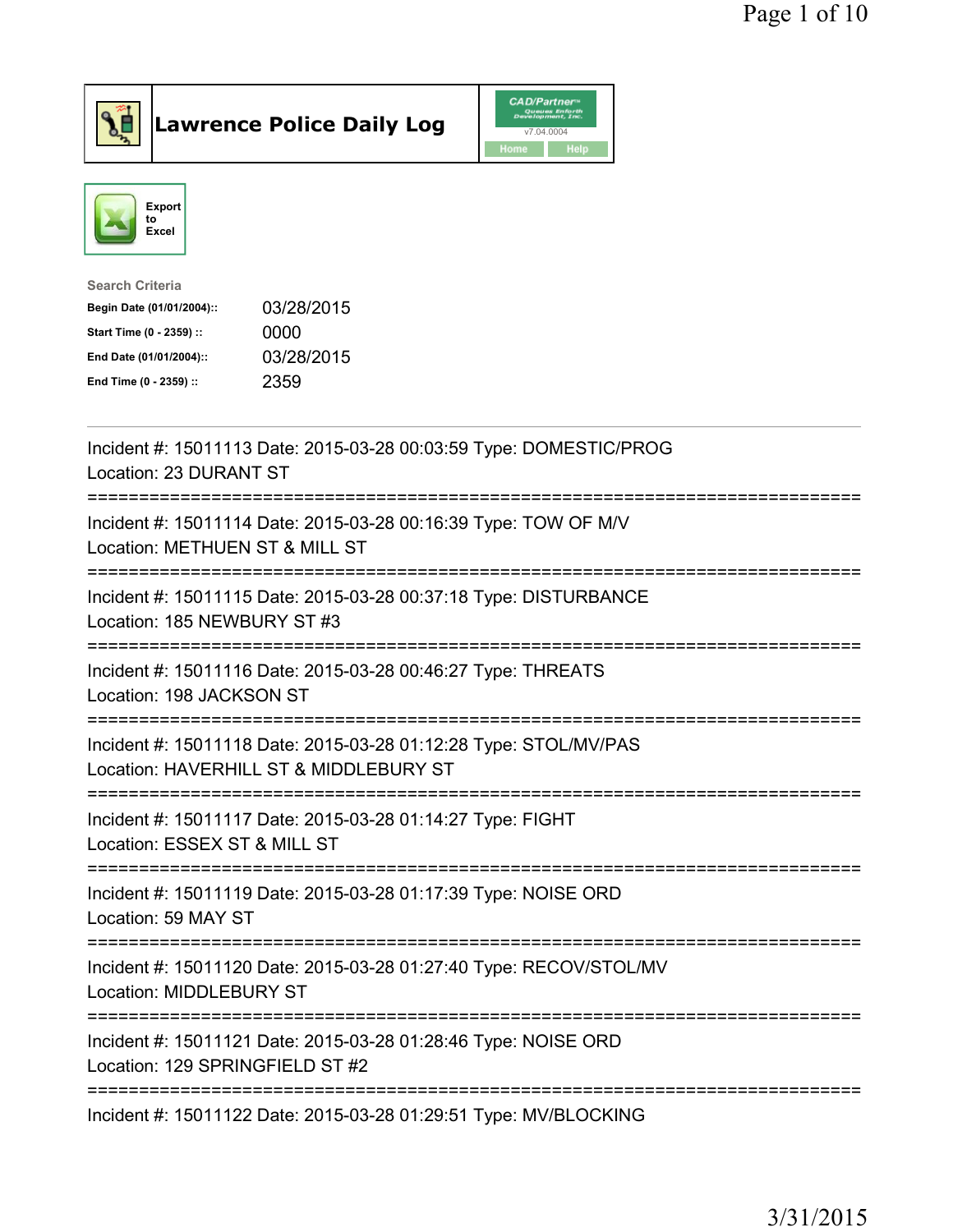Location: 250 CANAL ST =========================================================================== Incident #: 15011123 Date: 2015-03-28 01:30:28 Type: M/V STOP Location: ESSEX ST & MILL ST =========================================================================== Incident #: 15011124 Date: 2015-03-28 01:31:26 Type: SUS PERS/MV Location: 265 BROADWAY =========================================================================== Incident #: 15011125 Date: 2015-03-28 01:53:08 Type: 209A/VIOLATION Location: 80 BAILEY ST #1 =========================================================================== Incident #: 15011126 Date: 2015-03-28 01:55:00 Type: M/V STOP Location: E HAVERHILL ST & HOWARD ST =========================================================================== Incident #: 15011127 Date: 2015-03-28 02:00:07 Type: M/V STOP Location: BROADWAY & METHUEN ST =========================================================================== Incident #: 15011128 Date: 2015-03-28 02:00:27 Type: ALARM/BURG Location: UNITED METHODIST / 635 HAVERHILL ST =========================================================================== Incident #: 15011129 Date: 2015-03-28 02:03:09 Type: M/V STOP Location: BROADWAY & CANAL ST =========================================================================== Incident #: 15011130 Date: 2015-03-28 02:14:55 Type: M/V STOP Location: 195 LOWELL ST =========================================================================== Incident #: 15011131 Date: 2015-03-28 02:19:49 Type: M/V STOP Location: 141 HIGH ST =========================================================================== Incident #: 15011132 Date: 2015-03-28 02:26:28 Type: SUS PERS/MV Location: BROADWAY & CROSS ST =========================================================================== Incident #: 15011133 Date: 2015-03-28 02:36:41 Type: M/V STOP Location: BIG N' BEEFY / 415 BROADWAY =========================================================================== Incident #: 15011134 Date: 2015-03-28 02:39:03 Type: NOISE ORD Location: 67 BERKELEY ST #1 =========================================================================== Incident #: 15011135 Date: 2015-03-28 02:40:23 Type: SUS PERS/MV Location: 7 INMAN ST =========================================================================== Incident #: 15011136 Date: 2015-03-28 03:18:05 Type: M/V STOP Location: N PARISH RD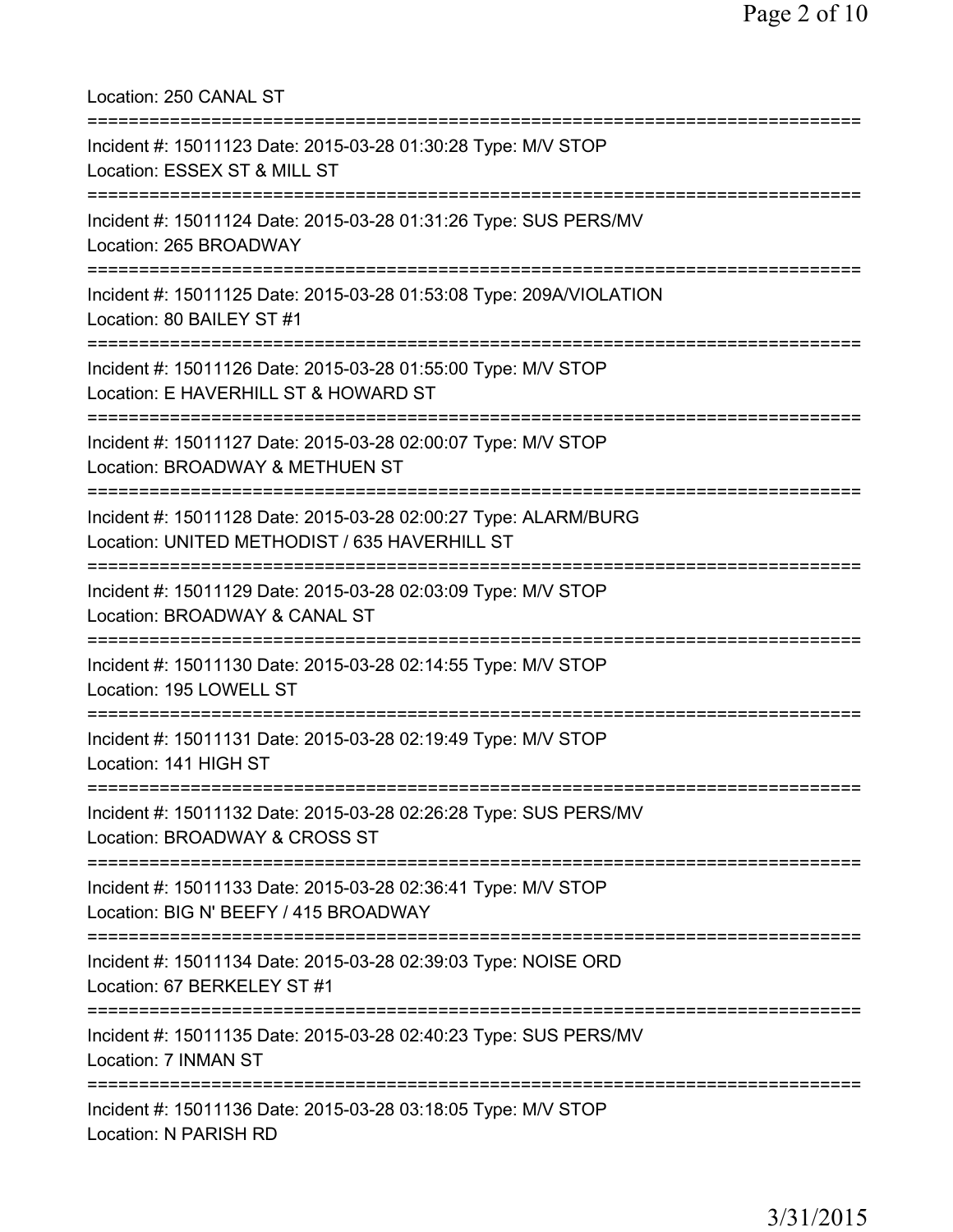| Incident #: 15011137 Date: 2015-03-28 03:34:02 Type: M/V STOP<br>Location: AMES ST & HUDSON AV              |
|-------------------------------------------------------------------------------------------------------------|
| Incident #: 15011138 Date: 2015-03-28 04:16:43 Type: NOISE ORD<br>Location: 59 MAY ST                       |
| Incident #: 15011139 Date: 2015-03-28 04:34:27 Type: UNKNOWN PROB<br>Location: BUNKERHILL ST & FERN ST      |
| Incident #: 15011140 Date: 2015-03-28 04:52:04 Type: AUTO ACC/NO PI<br>Location: 128 HAVERHILL ST           |
| Incident #: 15011141 Date: 2015-03-28 05:46:43 Type: ALARM/BURG<br>Location: LAWRENCE HIGH / 70 N PARISH RD |
| Incident #: 15011142 Date: 2015-03-28 07:25:15 Type: PARK & WALK<br>Location: BROADWAY                      |
| Incident #: 15011143 Date: 2015-03-28 07:42:09 Type: M/V STOP<br>Location: BRADFORD ST & HAMPSHIRE ST       |
| Incident #: 15011144 Date: 2015-03-28 07:43:05 Type: M/V STOP<br>Location: BICKNELL TER & RESERVOIR ST      |
| Incident #: 15011145 Date: 2015-03-28 07:44:51 Type: M/V STOP<br>Location: BRADFORD ST & BROADWAY           |
| Incident #: 15011146 Date: 2015-03-28 07:53:31 Type: M/V STOP<br>Location: ESSEX ST & LAWRENCE ST           |
| Incident #: 15011147 Date: 2015-03-28 07:57:18 Type: M/V STOP<br>Location: MYRTLE ST & WILLOW ST            |
| Incident #: 15011148 Date: 2015-03-28 08:18:51 Type: M/V STOP<br>Location: FLORENCE ST & WEST ST            |
| Incident #: 15011149 Date: 2015-03-28 08:25:34 Type: M/V STOP<br>Location: 114                              |
| Incident #: 15011150 Date: 2015-03-28 08:32:22 Type: M/V STOP<br>Location: SLE SCHOOL / 165 S UNION ST      |
|                                                                                                             |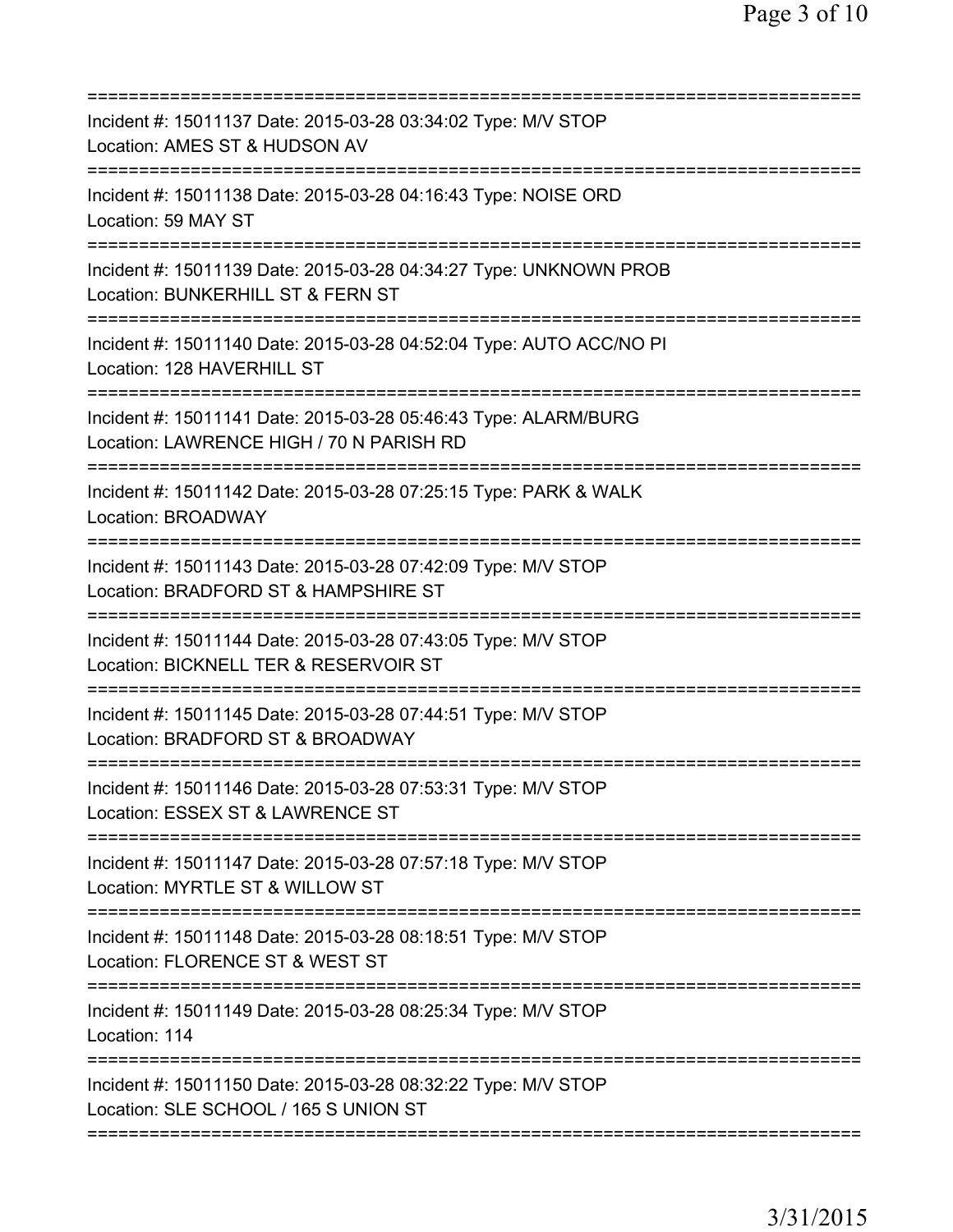Page 4 of 10

| Incident #: 15011151 Date: 2015-03-28 08:41:29 Type: M/V STOP<br>Location: BRADFORD ST & BROADWAY         |
|-----------------------------------------------------------------------------------------------------------|
| Incident #: 15011152 Date: 2015-03-28 08:42:42 Type: UNWANTEDGUEST<br>Location: 233 JACKSON ST            |
| Incident #: 15011153 Date: 2015-03-28 08:45:01 Type: M/V STOP<br><b>Location: CENTRAL BRIDGE</b>          |
| Incident #: 15011154 Date: 2015-03-28 08:48:55 Type: AUTO ACC/UNK PI<br>Location: AMESBURY ST & COMMON ST |
| Incident #: 15011155 Date: 2015-03-28 08:56:41 Type: WARRANT SERVE<br>Location: 206 ABBOTT ST FL 1 REAR   |
| Incident #: 15011156 Date: 2015-03-28 09:09:45 Type: ALARM/BURG<br>Location: SANCHEZ RESD / 40 WEARE ST   |
| Incident #: 15011157 Date: 2015-03-28 09:33:29 Type: M/V STOP<br>Location: 359 HAVERHILL ST               |
| Incident #: 15011158 Date: 2015-03-28 09:42:20 Type: M/V STOP<br>Location: HAVERHILL ST & MAY ST          |
| Incident #: 15011159 Date: 2015-03-28 09:45:44 Type: M/V STOP<br>Location: 136 FRANKLIN ST                |
| Incident #: 15011160 Date: 2015-03-28 10:01:00 Type: AUTO ACC/NO PI<br>Location: 100 S BOWDOIN ST         |
| Incident #: 15011161 Date: 2015-03-28 10:12:45 Type: M/V STOP<br>Location: HAVERHILL ST & WEST ST         |
| Incident #: 15011162 Date: 2015-03-28 10:27:57 Type: MV/BLOCKING<br>Location: MARKET ST & OSGOOD ST       |
| Incident #: 15011163 Date: 2015-03-28 10:36:47 Type: M/V STOP<br>Location: 23 POPLAR                      |
| Incident #: 15011164 Date: 2015-03-28 10:57:39 Type: ALARM/BURG<br>Location: SANCHEZ RESD / 40 WEARE ST   |
| Incident #: 15011165 Date: 2015-03-28 11:05:10 Type: AUTO ACC/NO PI                                       |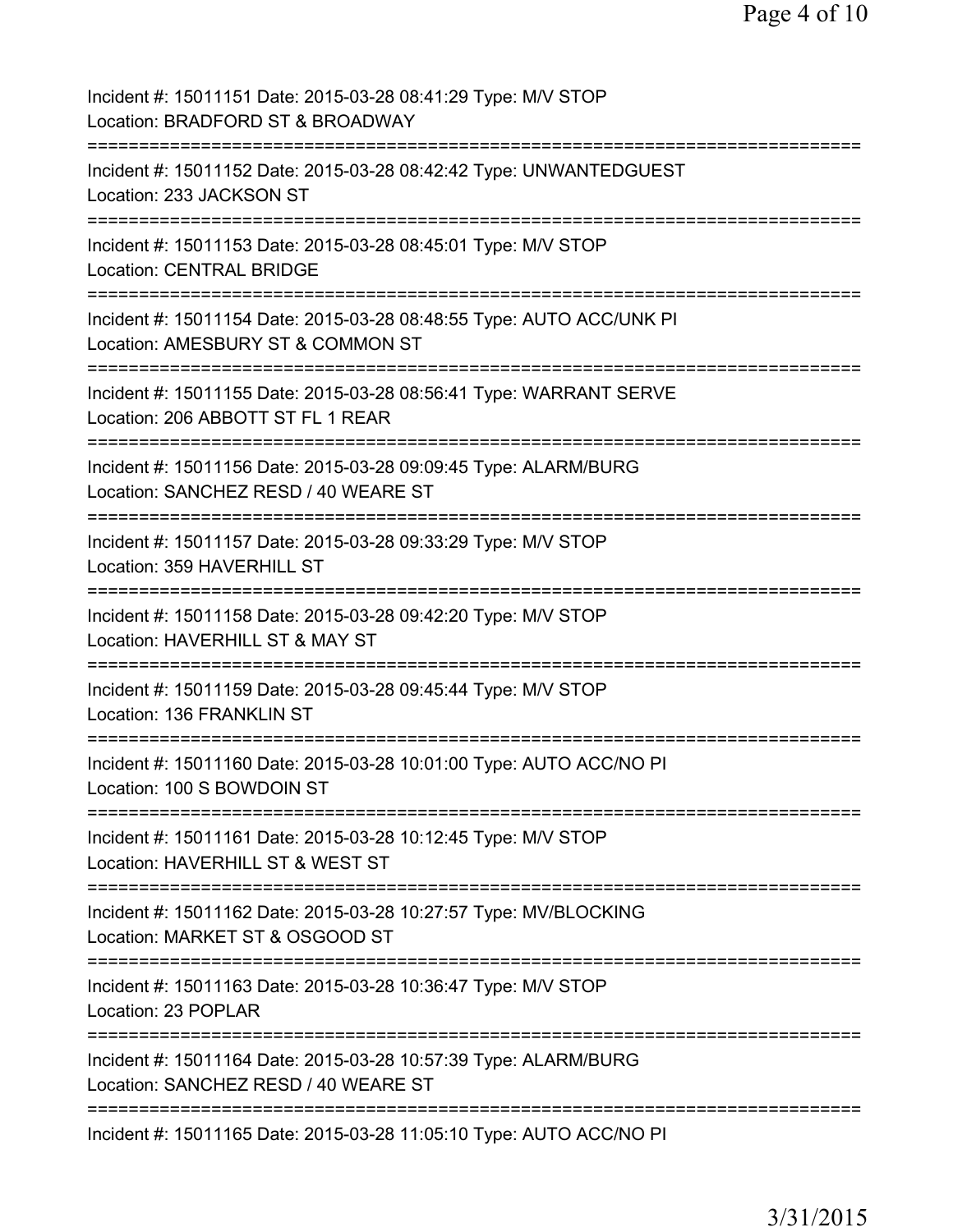Location: 60 SARGENT ST =========================================================================== Incident #: 15011166 Date: 2015-03-28 11:12:45 Type: AUTO ACC/NO PI Location: FARLEY ST & S BROADWAY =========================================================================== Incident #: 15011167 Date: 2015-03-28 11:16:25 Type: M/V STOP Location: LAWRENCE ST & MAPLE ST =========================================================================== Incident #: 15011168 Date: 2015-03-28 11:18:17 Type: ALARM/BURG Location: STAFFING SERVICES / 65 MERRIMACK ST #UNIT 1 =========================================================================== Incident #: 15011169 Date: 2015-03-28 11:27:16 Type: TOW OF M/V Location: 200 LAWRENCE ST =========================================================================== Incident #: 15011170 Date: 2015-03-28 11:36:51 Type: ALARM/BURG Location: DUCK MILL / 4 UNION ST =========================================================================== Incident #: 15011171 Date: 2015-03-28 11:47:08 Type: AUTO ACC/NO PI Location: 73 ESSEX ST =========================================================================== Incident #: 15011172 Date: 2015-03-28 11:59:35 Type: M/V STOP Location: 141 ARLINGTON ST =========================================================================== Incident #: 15011173 Date: 2015-03-28 12:07:59 Type: TOW OF M/V Location: 65 WILLOW ST =========================================================================== Incident #: 15011174 Date: 2015-03-28 12:17:05 Type: AUTO ACC/NO PI Location: LEVIS, J.J. PAPER COMPANY / 12 METHUEN ST =========================================================================== Incident #: 15011175 Date: 2015-03-28 12:27:09 Type: AUTO ACC/NO PI Location: 773 ESSEX ST =========================================================================== Incident #: 15011176 Date: 2015-03-28 12:27:28 Type: KEEP PEACE Location: 379 HAVERHILL ST =========================================================================== Incident #: 15011177 Date: 2015-03-28 12:40:25 Type: MEDIC SUPPORT Location: 383 HAVERHILL ST #APT 2 FL 2NDFL =========================================================================== Incident #: 15011178 Date: 2015-03-28 12:45:57 Type: AUTO ACC/NO PI Location: 1 CANAL ST =========================================================================== Incident #: 15011179 Date: 2015-03-28 12:55:35 Type: MV/BLOCKING Location: 9 SHERIDAN ST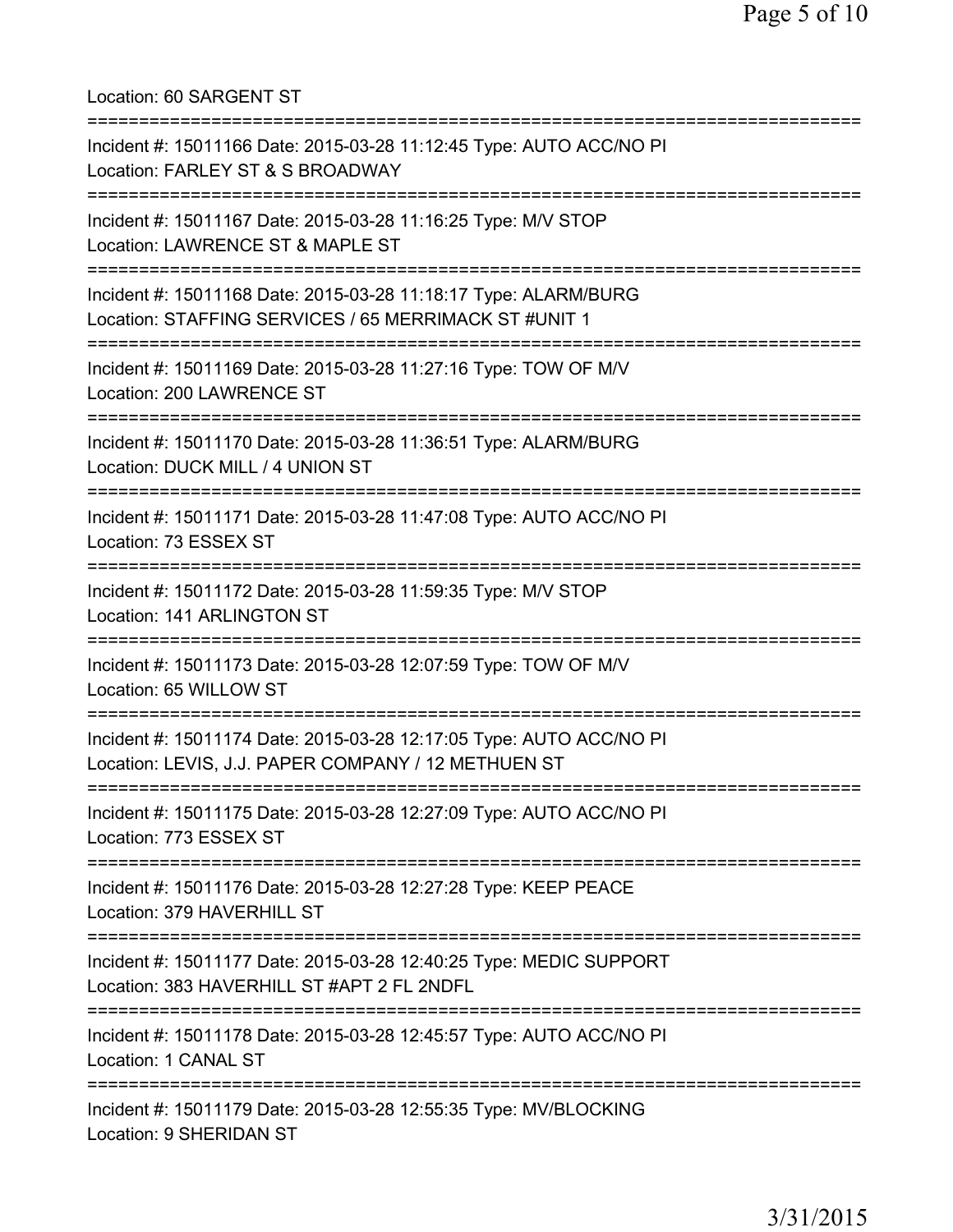| Incident #: 15011180 Date: 2015-03-28 13:03:33 Type: DISORDERLY<br>Location: BRUCE ST & PARK ST                                                      |
|------------------------------------------------------------------------------------------------------------------------------------------------------|
| Incident #: 15011181 Date: 2015-03-28 13:08:12 Type: SUS PERS/MV<br>Location: MCDONALDS / 50 BROADWAY                                                |
| Incident #: 15011183 Date: 2015-03-28 13:27:40 Type: DOMESTIC/PAST<br>Location: MARY IMMACULATE / 172 LAWRENCE ST<br>=============================== |
| Incident #: 15011182 Date: 2015-03-28 13:28:56 Type: HIT & RUN M/V<br>Location: ERVING AV & LAWRENCE ST                                              |
| ===================<br>Incident #: 15011184 Date: 2015-03-28 13:33:05 Type: SUS PERS/MV<br>Location: 38 WATER ST                                     |
| ===================================<br>Incident #: 15011185 Date: 2015-03-28 14:03:18 Type: DOMESTIC/PAST<br>Location: 379 HAVERHILL ST #8           |
| Incident #: 15011187 Date: 2015-03-28 14:11:18 Type: TOW OF M/V<br>Location: 274 E HAVERHILL ST                                                      |
| Incident #: 15011186 Date: 2015-03-28 14:12:32 Type: M/V STOP<br>Location: LOWELL ST & RIVERSIDE DR                                                  |
| Incident #: 15011188 Date: 2015-03-28 14:44:56 Type: UNWANTEDGUEST<br>Location: 97 CHESTER ST                                                        |
| Incident #: 15011189 Date: 2015-03-28 15:00:48 Type: IDENTITY THEFT<br>Location: 10 CARRUTHERS PL                                                    |
| Incident #: 15011190 Date: 2015-03-28 15:07:01 Type: SHOPLIFTING<br>Location: MARKET BASKET / 700 ESSEX ST                                           |
| Incident #: 15011191 Date: 2015-03-28 15:07:04 Type: DISTURBANCE<br>Location: 16 BUSWELL ST                                                          |
| Incident #: 15011192 Date: 2015-03-28 15:25:35 Type: DRUG VIO<br>Location: 165 LAWRENCE ST                                                           |
| Incident #: 15011193 Date: 2015-03-28 15:30:00 Type: INVEST CONT<br>Location: 12 BEDFORD ST                                                          |
|                                                                                                                                                      |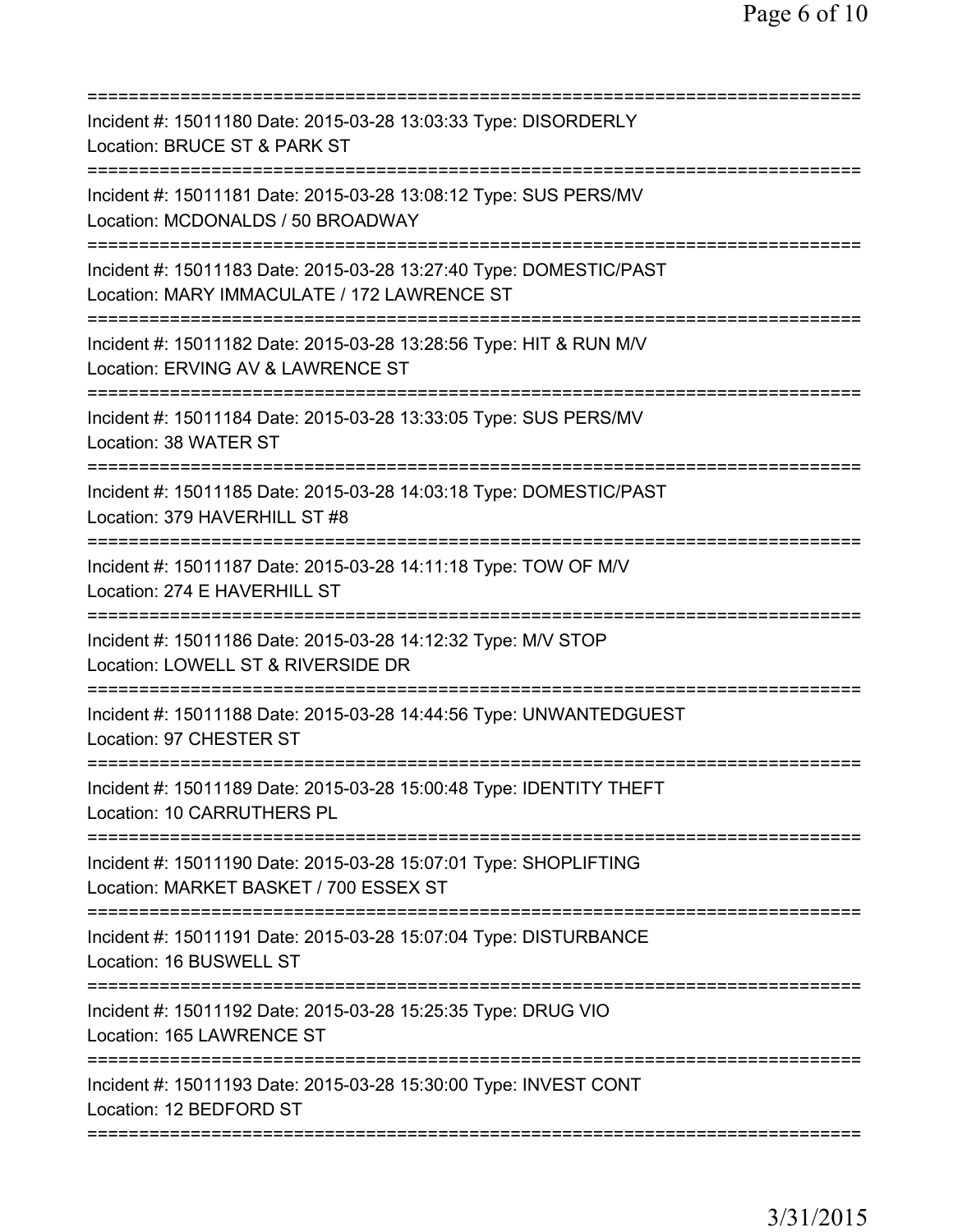| Incident #: 15011194 Date: 2015-03-28 15:47:13 Type: INVEST CONT<br>Location: 5 SUMMER ST #D                                                                       |
|--------------------------------------------------------------------------------------------------------------------------------------------------------------------|
| Incident #: 15011195 Date: 2015-03-28 15:58:16 Type: TOW OF M/V<br>Location: 2 COMMONWEALTH DR                                                                     |
| Incident #: 15011196 Date: 2015-03-28 16:00:47 Type: SUICIDE ATTEMPT<br>Location: 24 LENOX ST                                                                      |
| Incident #: 15011197 Date: 2015-03-28 16:03:59 Type: DOMESTIC/PAST<br>Location: 97 CHESTER ST                                                                      |
| Incident #: 15011198 Date: 2015-03-28 16:16:34 Type: INVEST CONT<br>Location: 239 JACKSON ST                                                                       |
| Incident #: 15011199 Date: 2015-03-28 16:17:41 Type: LARCENY/PAST<br>Location: 90 LOWELL ST                                                                        |
| Incident #: 15011200 Date: 2015-03-28 16:33:14 Type: ALARM/BURG<br>Location: WEATHERBEE SCHOOL / 75 NEWTON ST                                                      |
| Incident #: 15011201 Date: 2015-03-28 16:36:44 Type: DISTURBANCE<br>Location: 274 HAMPSHIRE ST FL 1ST                                                              |
| Incident #: 15011202 Date: 2015-03-28 17:00:30 Type: SUS PERS/MV<br>Location: 53 PORTLAND ST                                                                       |
| Incident #: 15011203 Date: 2015-03-28 17:04:53 Type: AUTO ACC/NO PI<br>Location: BROADWAY & PARK ST                                                                |
| Incident #: 15011204 Date: 2015-03-28 17:10:42 Type: KEEP PEACE<br>Location: 44 BEACON ST                                                                          |
| Incident #: 15011205 Date: 2015-03-28 17:25:36 Type: LARCENY/PAST<br>Location: 80 MELVIN ST                                                                        |
| Incident #: 15011206 Date: 2015-03-28 17:41:38 Type: SUS PERS/MV<br>Location: AMESBURY ST & METHUEN ST                                                             |
| ===============================<br>==========================<br>Incident #: 15011207 Date: 2015-03-28 17:48:10 Type: M/V STOP<br>Location: BRADFORD ST & BROADWAY |
| Incident #: 15011208 Date: 2015-03-28 17:56:06 Type: PARK & WALK                                                                                                   |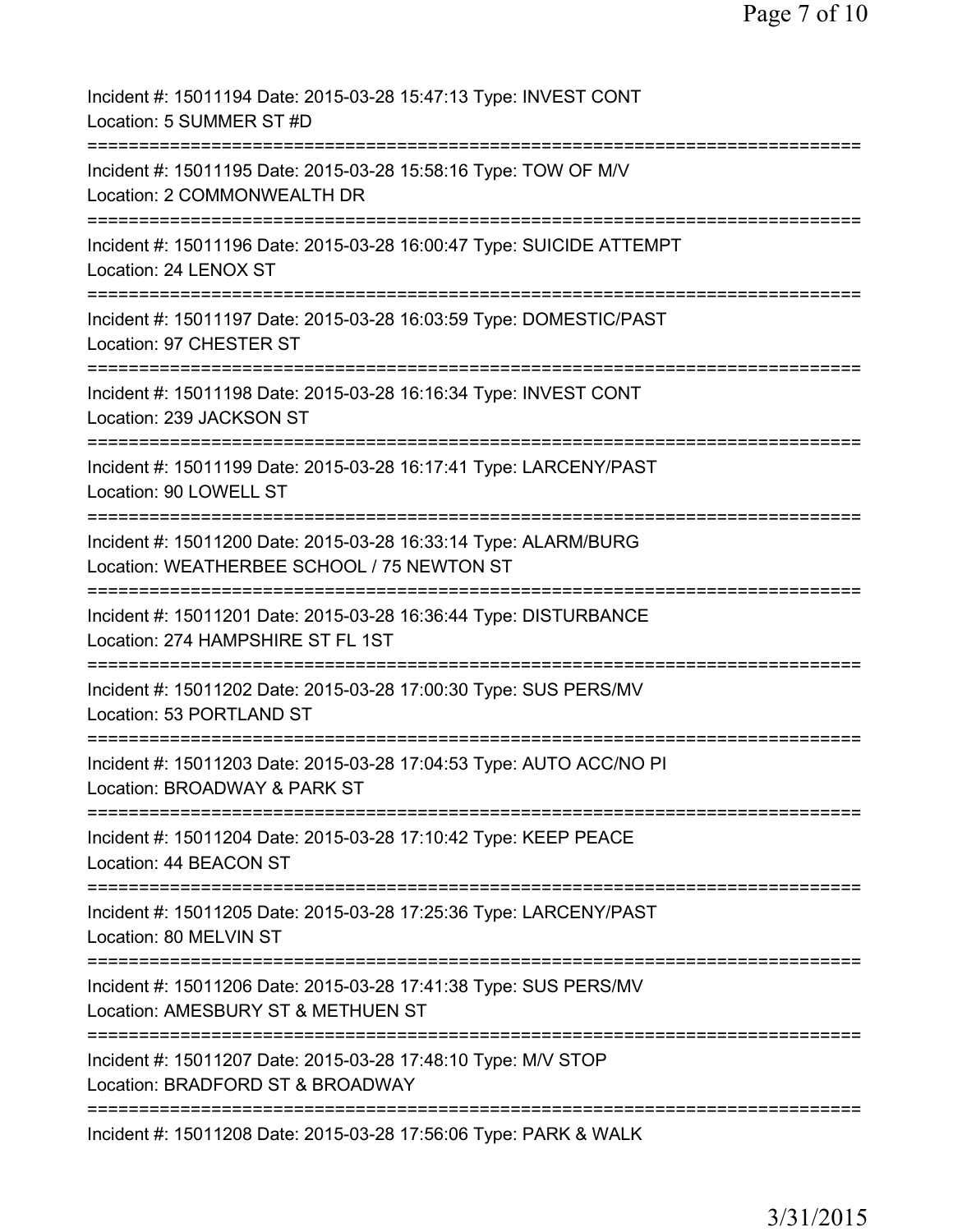| <b>Location: CANAL ST</b><br>==============================                                                                                 |
|---------------------------------------------------------------------------------------------------------------------------------------------|
| Incident #: 15011209 Date: 2015-03-28 18:02:31 Type: M/V STOP<br>Location: 271 JACKSON ST<br>=================================              |
| Incident #: 15011210 Date: 2015-03-28 18:03:24 Type: M/V STOP<br>Location: 2 MUSEUM SQ<br>===============================                   |
| Incident #: 15011211 Date: 2015-03-28 18:04:19 Type: THREATS<br>Location: 264 AMES ST FL 2                                                  |
| Incident #: 15011212 Date: 2015-03-28 18:18:12 Type: M/V STOP<br>Location: 400 HAMPSHIRE ST                                                 |
| Incident #: 15011213 Date: 2015-03-28 18:21:38 Type: SHOPLIFTING<br>Location: 73 WINTHROP AV                                                |
| Incident #: 15011214 Date: 2015-03-28 18:22:14 Type: M/V STOP<br>Location: HAMPSHIRE ST & MARION AV                                         |
| Incident #: 15011215 Date: 2015-03-28 18:23:31 Type: M/V STOP<br>Location: ANDOVER ST & PARKER ST                                           |
| Incident #: 15011216 Date: 2015-03-28 18:26:33 Type: ALARM/BURG<br>Location: RESDIDENTIAL ALARM; SEAMUS O'BRIEN / 144 FERRY ST              |
| Incident #: 15011217 Date: 2015-03-28 18:49:53 Type: M/V STOP<br>Location: AMES ST & WATER ST                                               |
| =====================================<br>Incident #: 15011218 Date: 2015-03-28 18:56:16 Type: M/V STOP<br>Location: JAMAICA ST & S UNION ST |
| Incident #: 15011219 Date: 2015-03-28 18:57:04 Type: DOMESTIC/PAST<br>Location: 239 JACKSON ST FL 2                                         |
| Incident #: 15011220 Date: 2015-03-28 19:03:36 Type: M/V STOP<br>Location: CHICKERING ST & WINTHROP AV                                      |
| Incident #: 15011221 Date: 2015-03-28 19:19:54 Type: M/V STOP<br>Location: AVON ST & BRUCE ST                                               |
| Incident #: 15011222 Date: 2015-03-28 19:22:42 Type: M/V STOP<br>Location: JACKSON ST & KENDRICK ST                                         |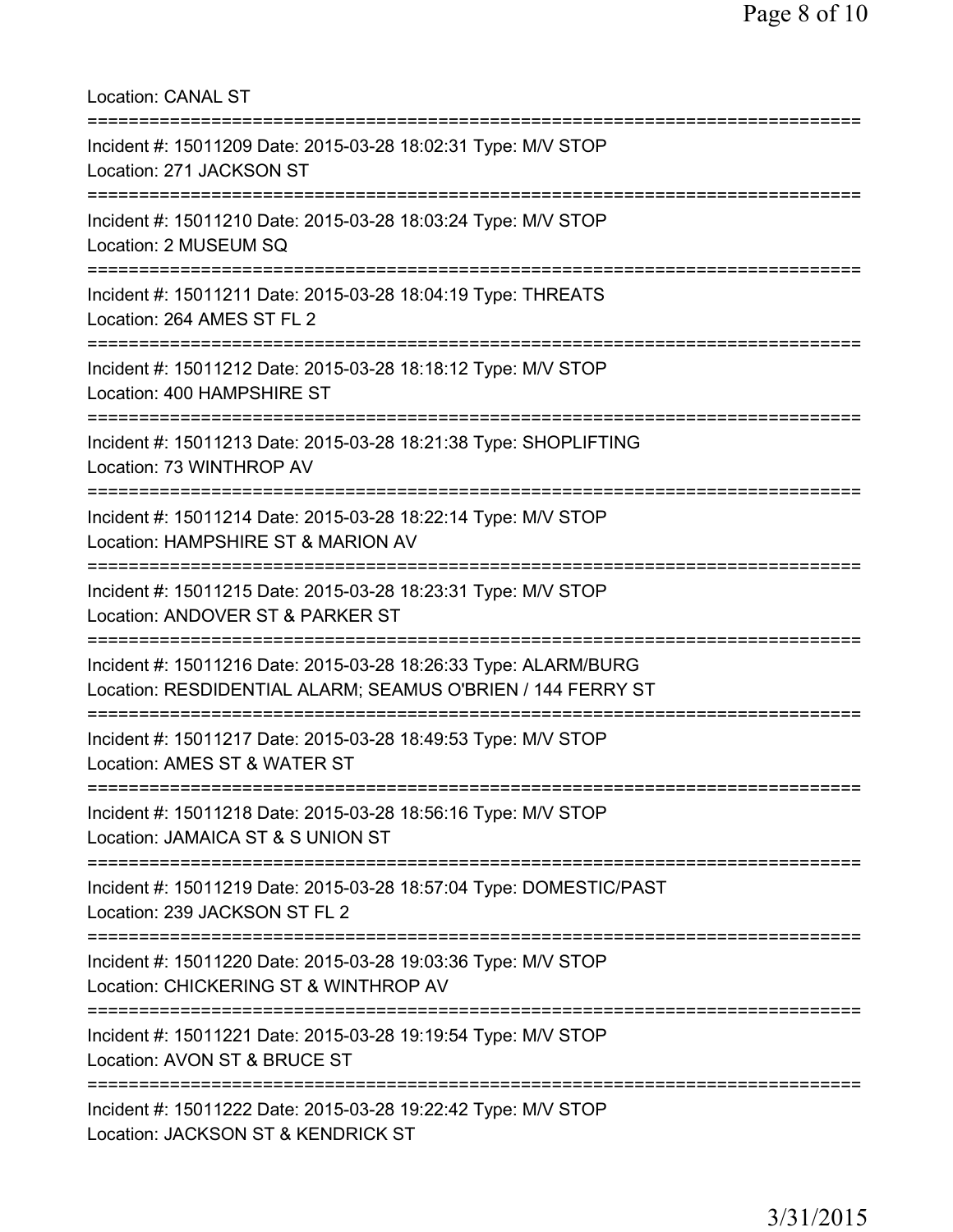| Incident #: 15011223 Date: 2015-03-28 19:31:20 Type: THREATS<br>Location: 64 NEWBURY ST #1                     |
|----------------------------------------------------------------------------------------------------------------|
| Incident #: 15011224 Date: 2015-03-28 19:32:33 Type: M/V STOP<br>Location: AMESBURY ST & LEBANON ST            |
| Incident #: 15011225 Date: 2015-03-28 20:00:41 Type: DOMESTIC/PROG<br>Location: 33 BOURQUE ST FL 2             |
| Incident #: 15011226 Date: 2015-03-28 20:02:45 Type: M/V STOP<br><b>Location: HAMPSHIRE ST</b>                 |
| Incident #: 15011227 Date: 2015-03-28 20:06:22 Type: DISTURBANCE<br>Location: 274 E HAVERHILL ST #16           |
| Incident #: 15011228 Date: 2015-03-28 20:17:15 Type: AUTO ACC/UNK PI<br>Location: PLEASANT ST & WOODLAND ST    |
| Incident #: 15011229 Date: 2015-03-28 20:34:01 Type: M/V STOP<br>Location: AUBURN ST & HAMPSHIRE ST            |
| Incident #: 15011230 Date: 2015-03-28 20:37:26 Type: DISTURBANCE<br>Location: 4 ROBERTA LN                     |
| Incident #: 15011231 Date: 2015-03-28 20:43:17 Type: AUTO ACC/NO PI<br>Location: MERRIMACK ST & S UNION ST     |
| Incident #: 15011232 Date: 2015-03-28 20:45:53 Type: THREATS<br>Location: 83 BAILEY ST FL 2                    |
| Incident #: 15011235 Date: 2015-03-28 20:52:51 Type: CK WELL BEING<br>Location: ALL CHECKS CASHED / 9 BROADWAY |
| Incident #: 15011233 Date: 2015-03-28 20:53:14 Type: LIC PLATE STO<br>Location: 1 HANCOCK ST                   |
| Incident #: 15011234 Date: 2015-03-28 20:53:30 Type: NOISE ORD<br>Location: 25 KENDALL ST FL 1                 |
| Incident #: 15011236 Date: 2015-03-28 21:07:35 Type: DISORDERLY<br>Location: PAPPY'S GROCERY / 205 S UNION ST  |
|                                                                                                                |